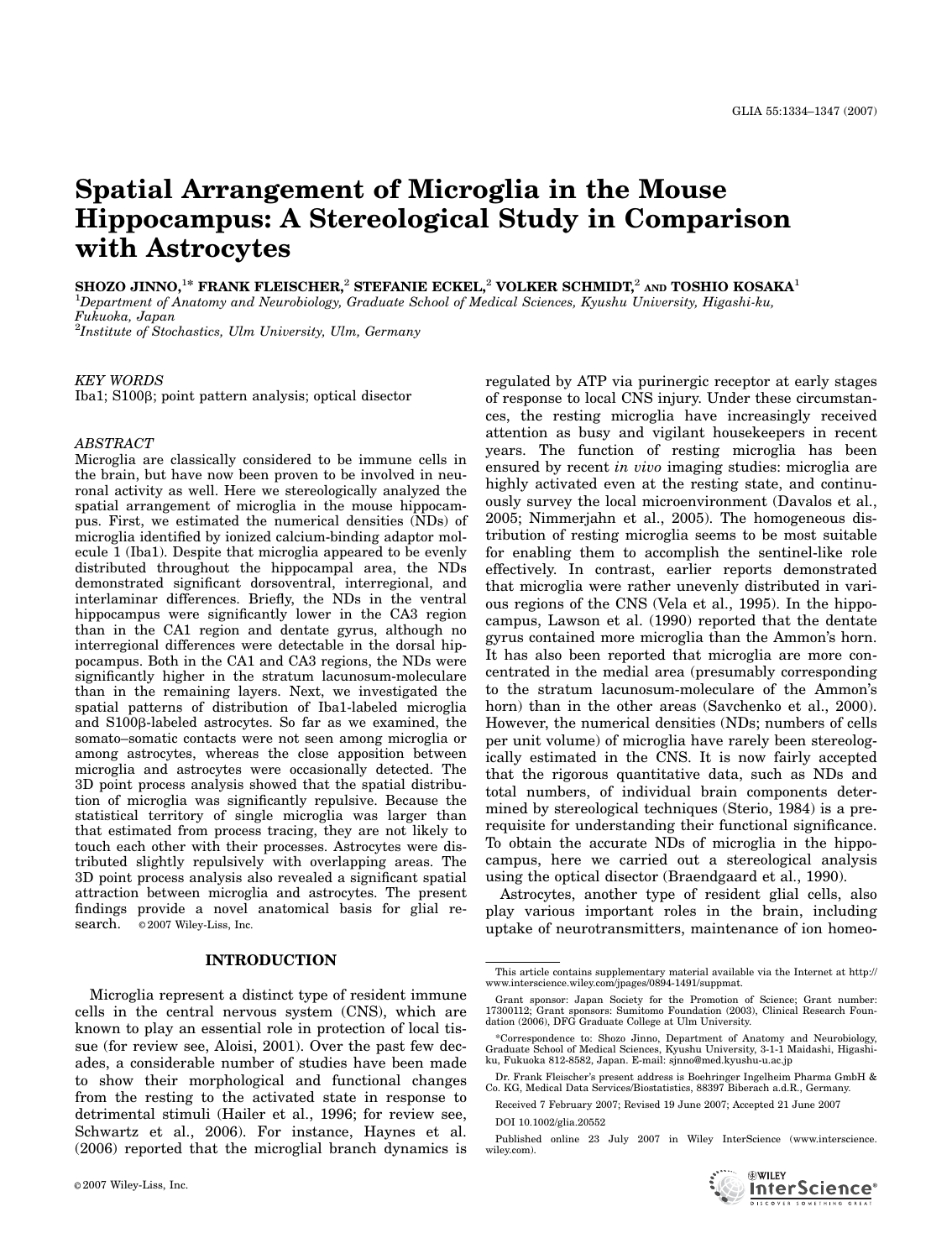stasis, and modulation of neuronal functions (for review see, Horner and Palmer, 2003). Especially, they are believed to communicate with microglia via diffusible and nondiffusible factors, such as nitric oxide (Sola` et al., 2002), proinflammatory cytokines (Verderio and Matteoli, 2001), and prostaglandins (Mohri et al., 2006). The interaction between microglia and astrocytes comes to the front in some pathological conditions (von Bernhardi and Ramirez, 2001). Although the detailed mechanism underlying their communication has not yet been fully elucidated, the idea of functional interaction allows for the assumption that some kind of spatial relationship between microglia and astrocytes exists. We therefore examined the distribution patterns of microglia and astrocytes and their interrelationship by the point pattern analysis (Diggle, 2003). Here we used the L-function, the pair correlation function and the nearest neighbor distance distribution function in combination with the optical disector.

The goal of our study is to provide an anatomical basis for elucidating the role of glial cells in brain function. We identified microglia in the mouse hippocampus by using ionized calcium-binding adapter molecule 1 (Iba1) immunocytochemistry. Iba1 is a 17-kDa EF-hand protein that is specifically expressed in microglia (Imai et al., 1996). As an immunocytochemical marker for astrocytes, we used S100ß (Rickmann and Wolff, 1995).

## MATERIALS AND METHODS

Every experimental procedure was approved by the Committee of the Ethics on Animal Experiment in Graduate School of Medical Sciences, Kyushu University. All efforts were made to minimize the number of animals used and their suffering.

#### Tissue Preparations

Eleven adult male C57BL/6J mice (22–25 g body weight, 8–11 weeks old) were used in this study. Animals were deeply anesthetized with sodium pentobarbital (100 mg/kg body weight) and perfused transcardially with phosphate buffered saline (PBS, pH 7.4) followed by a fixative: a mixture of 4% paraformaldehyde, 0.1% glutaraldehyde, and 0.2% picric acid in 0.1 M phosphate buffer (PB, pH 7.4). The brains were left in situ for 1–2 h at room temperature and then were removed from the skull. The blocks, including hippocampus and cortex, were dissected out, and divided perpendicularly along the longitudinal hippocampal axis into dorsal, middle, and ventral parts in the same manner as described previously (Jinno et al., 1998). In this study, we analyzed the blocks from dorsal and ventral hippocampi to test the possible dorsoventral differentiation in the spatial arrangement of microglia. Each of hippocampal blocks was cut transversely into 50-µm-thick serial sections on a vibrating microtome (VT1000S; Leica Microsystems, Wetzlar, Germany). To avoid deformation of hippocam-

pus by physical tractions, all sections were processed free-floating with extreme caution.

#### ABC Immunohistochemistry

After overnight incubation in 1.0% bovine serum albumin (BSA) in PBS containing 0.3% Triton X-100 and 0.05% sodium azide at room temperature, sections were incubated with rabbit polyclonal anti-Iba1 antibody (1:5,000; Wako Pure Chemical Industries, Osaka, Japan) for 5 days at  $20^{\circ}$ C. Then, they were incubated with biotinylated goat polyclonal anti-rabbit IgG antibody (1:500; Vector Laboratories, Peterborough, UK) for 3 h at room temperature. Next, the sections were processed according to the ABC method (Hsu et al., 1981) with a Vectastain ABC kit (Vector Laboratories). After three washes in PBS and then in 50 mM Tris buffer (TB, pH 7.6), they were reacted with 0.05% diaminobenzidine tetrahydrochloride (DAB; Sigma-Aldrich, St. Louis, MO) solution in 50 mM TB containing  $0.01\%$  H<sub>2</sub>O<sub>2</sub> for 5–15 min at room temperature. The sections were treated with  $0.04\%$  OsO<sub>4</sub> in 0.1 M PB for 30 min to enhance the reaction products, and then dehydrated in graded series of ethanol, infiltrated in propylene oxide, and flat-embedded in Epon-Araldite. Each section was examined under a light microscope (Axioskop 2 MOT; Carl Zeiss, Oberkochen, Germany) equipped with Nomarski optics. Images were photographed with a digital camera (Axio-Cam; Carl Zeiss) attached to the microscope.

For preparing illustrations, selected digital photomicrographs were processed using an image-editing software package Adobe Photoshop 6.01 (Adobe Systems, San Jose, CA) and a technical drawing software package Canvas 8.06 (ACD Systems, Saanichton, Canada). Only the brightness and contrast were adjusted for the whole frame and no part of a frame was enhanced or modified in any way.

#### Immunofluorescence Procedure

Sections were incubated overnight with 1.0% BSA in PBS containing 0.3% Triton X-100 and 0.05% sodium azide at room temperature. Then, they were incubated for  $5$  days at  $20^{\circ}$ C in mixtures of following primary antibodies raised in different species: rabbit polyclonal anti-Iba1 antibody (1:5,000; Wako Pure Chemical Industries), rat monoclonal anti-Mac-1 antibody (1:500; Serotec, Oxford, UK) and mouse monoclonal anti-S100<sub>B</sub> antibody (1:10,000; Sigma-Aldrich). After washing three times with PBS, the sections were incubated with a mixture of fluorescein isothiocyanate (FITC)-conjugated donkey anti-rabbit IgG antibody (1:1,000; Jackson ImmunoResearch Laboratories) and Rhodamine Red-conjugated donkey anti-mouse IgG antibody, which also reacted with rat IgG (1:500; Jackson ImmunoResearch Laboratories) for 3 h at room temperature. After three wash with PBS, they were mounted in Vectashield (Vector Laboratories) and examined under a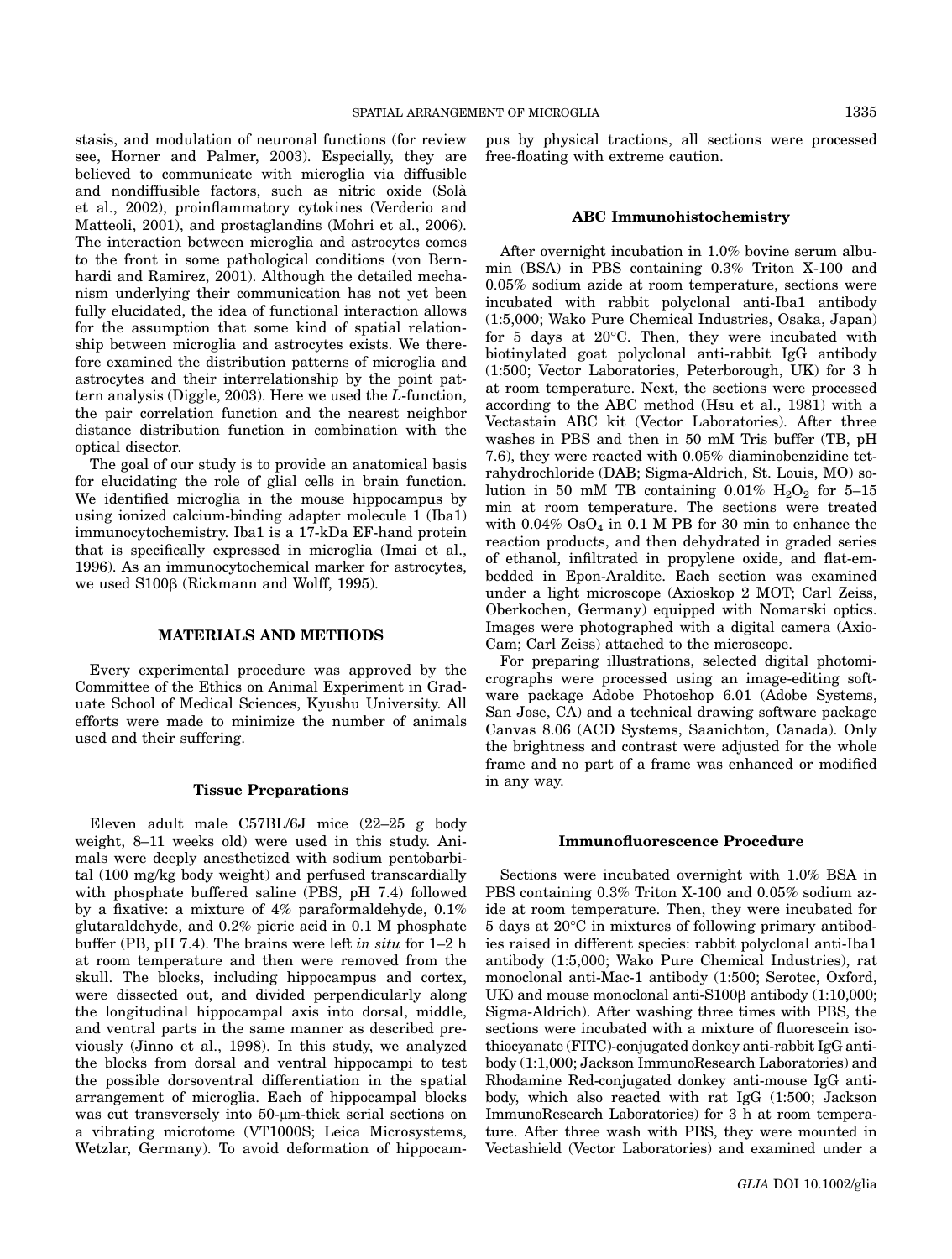confocal laser-scanning microscope (CLSM; TCS-SP2; Leica Microsystems).

The penetration of antibodies against Iba1 and S100<sub>B</sub> into  $50$ - $\mu$ m-thick section was preliminarily estimated using confocal image stacks. Six sections were selected from three mice, and immunofluorescently stained with Iba1 and  $S100\beta$ . Stacks of 20-30 serial optical sections (voxel size;  $0.5 \times 0.5 \times 2.0 \mu m$ ) were obtained with a CLSM (TCS-SP2; Leica Microsystems) under a  $20\times$ objective lens (NA 0.75), and the cell bodies seen in single optical sections were counted at five different depths of 50-µm-thick sections. The data was statistically analyzed by Friedman's test using a statistical software package Dr. SPSS for Windows (Release 8.0.1J; SPSS Japan, Tokyo, Japan). Because the antibodies against Iba1 and S100ß were shown to be adequately penetrated (see results), we used full thickness of  $50$ - $\mu$ m sections in the following optical disector analysis.

To estimate the size of Iba1-positive  $(Iba1^+)$  microglia, the stacks of 40–50 optical sections (voxel size;  $0.3 \times 0.3$ )  $\times$  1.0 µm) were scanned with a CLSM (TCS-SP2; Leica Microsystems) under a  $63\times$  oil immersion lens (NA 1.32). The cell bodies and processes of randomly sampled Iba $1^+$  microglia were carefully traced through serial optical sections (see results), and the contours of projection area were measured by using an image-analysis software package ImageJ 1.35 (NIMH, Bethesda, MD). The data were corrected with an average areal shrinkage factor of Vectashield mounted preparations (0.93; Jinno et al., 1998). Equivalent circle radius (ECR) was calculated for soma and processes by assuming their circular shape.

## Numerical Densities of Iba1<sup>+</sup> Microglia

Prior to the optical disector analysis, we checked the shrinkage and deformation of hippocampus caused by the experimental procedure, because they are critical factors in meaningful estimation of the numerical densities. As a pilot experiment, five sections were randomly selected from the dorsal and ventral hippocampi, respectively, and then processed for Iba1 immunohistochemistry in accordance with the ABC method. The photomicrographs of hippocampus were captured before and after the processing with a light microscope (Axioskop 2 MOT; Carl Zeiss) equipped with a digital camera (AxioCam; Carl Zeiss). In all cases, the size of hippocampus was reduced with no appreciable uneven deformation (Fig. S1). Next, we estimated the areal shrink ratio in individual hippocampal layers, because each of the layers exhibited different content of cell bodies, dendrites, and myelinated fibers (Fig. S2). The data were compared among layers, dorsal, and ventral levels, and their interaction by two-way analysis of variance (ANOVA) for repeated measures (Excel 2003; Microsoft, Redmond, WA). The differences in the areal shrink ratio were not significant among layers  $[F(10,88) = 0.36; P =$ 0.55] nor between dorsoventral levels  $[F(1,88) = 0.79; P$  $= 0.64$ ] nor in the interaction of layers versus dorsoventral levels  $[F(10,88) = 0.30; P = 0.98]$ . The absence of laminar differences indicates a uniform shrinkage of hippocampus in our analysis.

Four mice were selected to estimate the numerical density (NDs) of  $Iba1^+$  microglia in the mouse hippocampus. Three randomly sampled sections were taken from the dorsal and ventral hippocampal blocks, respectively. As a result, a total of six sections were used for each animal. The sections were processed according to ABC immunocytochemistry, and were examined with a light microscope (Axioskop 2 plus; Carl Zeiss) connected to an image analysis workstation (IntelliStation Z Pro; IBM Japan, Tokyo, Japan). Low power images (650  $\times$  $486 \mu m^2$ ) were randomly photographed from each region of the hippocampus, using a digital camera (CoolSNAP; Roper Industries, Duluth, GA) under a  $10\times$  objective lens (NA 0.30). An unbiased counting frame  $(629 \times 461 \mu m^2)$ <br>was superimposed on the cantured image, which was was superimposed on the captured image, which was printed on a laser printer (LBP-870; Canon, Tokyo, Japan) for a mapping work. The upper limit of the optical disector (look-up plane) was set at the top of the section, and the lower limit was set at the bottom of the section. The criteria for counting a microglial cell were that a top edge of Iba1-stained soma was at its best focus within the height of the optical disector and within the counting frame. Cells touching the look-up plane of the optical disector or the exclusion line of the counting frame were not counted. The counting procedure was performed under a  $40\times$  objective lens (NA 0.75), which gave a final magnification of  $400\times$  with a  $10\times$  ocular lens. To avoid double sampling, disector-counted Iba1<sup>+</sup> cells were mapped on the printed photomicrographs.

Numerical data was separately obtained from each layer, and then pooled for the CA1, CA3 regions, and the dentate gyrus. The border between the CA1 and CA3 regions was defined with a straight line that linked the termination of the stratum lucidum and the tip of the suprapyramidal blade of the dentate gyrus. We did not separate the CA2 region from the CA1 and CA3 regions, because it was difficult to clearly define the CA2 region based on the Iba1 immunocytochemistry. The area of each hippocampal layer was measured with an image-analysis software package ImageJ 1.35 (NIMH). The ND of Iba1<sup>+</sup> microglia in each hippocampal layer was then calculated by using the formula

$$
ND = \Sigma Q - / (A \times H / SV)
$$

where  $\Sigma Q$ - was the number of disector-counted Iba1<sup>+</sup> cell bodies, A was the area of the hippocampal layer, and  $H$  was the height of the optical disector. SV was the volumetric shrinkage factor. Because our pilot study showed the lack of laminar difference in the shrink ratio of Epon-Araldite embedded preparations, here we applied the estimated mean value of SV (0.65) to individual layers. The data were reported as the mean  $\pm$ standard deviation (SD) among four animals. The dorsoventral differences were tested with Welch's t-test using Excel 2003 (Microsoft), and the significant difference was considered to occur when a  $P$  value of  $\langle 0.05 \rangle$  for the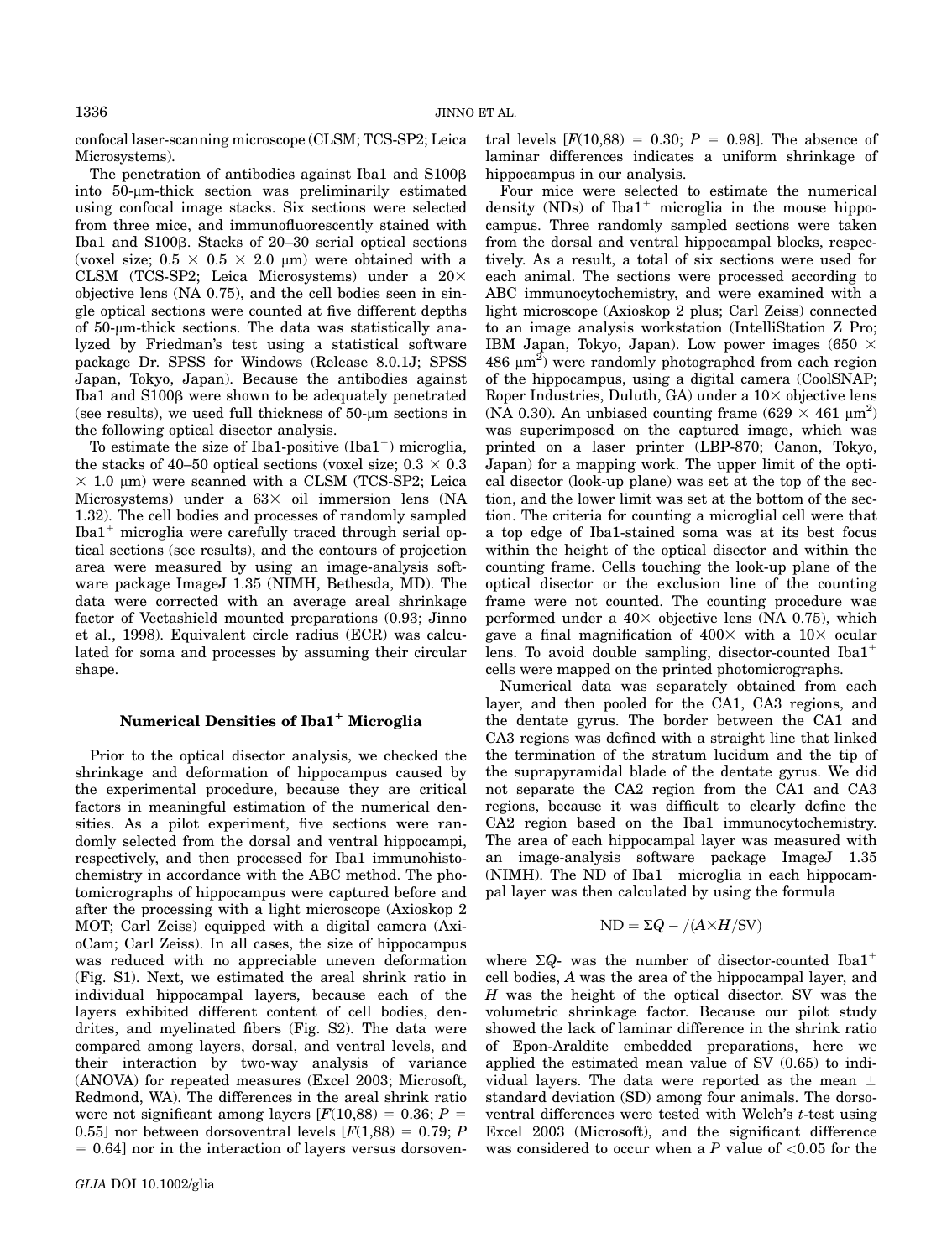two-sided test was obtained. The interlaminar and interregional differences were tested by one-way ANOVA with Scheffe's test using a statistical software package Dr. SPSS for Windows (Release 8.0.1J; SPSS Japan).

## Spatial Point Pattern Analysis

Nine sections from five mice were randomly selected for the 3D point pattern analysis. They were immunofluorescently processed for Iba1 and S100ß. Acquisition of 3D images was carried out by a CLSM (TCS-SP2; Leica Microsystems). Stacks of 20–30 serial optical sections (voxel size;  $0.5 \times 0.5 \times 1.7$  µm) were obtained from dorsal CA1 region under a  $20\times$  objective lens (NA 0.75). Here we used the optical section at the top (or bottom) cut surface as look-up section, and those remainings as reference sections. The Iba1<sup>+</sup> or  $S100\beta^+$  cell bodies contained only in the reference optical sections were marked, and their  $x-y-z$  coordinates were determined by using an image-analysis software package ImageJ 1.35 (NIMH). The top of soma was used to define the 3D coordinate.

In advance of the calculation, the coordinates of microglia and astrocytes were three-dimensionally corrected with an average shrinkage factor of sections mounted with Vectashield (Jinno et al., 1998): the contraction in x- and y-axis corrected with a square root of areal shrinkage factor  $(0.93)$ , and that in z-axis was corrected with an average of thickness shrinkage factor (0.70).

For the analysis of point patterns, so called bivariate point process characteristics are used, which not only allow qualitative knowledge about the point patterns but quantify them for specific regions of point pair distances. As a reference model the stationary Poisson point process is used where the points are scattered independently. Besides this scenario of complete spatial randomness (CSR) for the stationary Poisson point process, different behaviors of attraction and repulsion between the points of a certain point pair distance exist. In case of attraction we observe more point pairs of this distance than in case of CSR. In case of repulsion, there are fewer point pairs of this distance than in case of CSR, i.e., the points reject each other and there exists a hard core distance between all points of the point pattern. The point process characteristics which are considered here are the  $L$ -function  $L(r)$ , the pair correlation function  $g(r)$ , and the nearest neighbor distance distribution function  $D(r)$ , where their definitions and interpretations are similar for the bivariate as for the univariate point pattern. The L-function  $L(r)$  refers to the scaled mean number of other points in a ball (with radius  $r$ ) around a randomly chosen point of the point pattern. The pair correlation function  $g(r)$  is related to the relative frequency of point pairs with distance  $r$ . The difference between these two characteristics is that in case of the L-function we consider point pairs with a distance less or equal than  $r$  and in case of the pair correlation function we consider point pairs with exactly distance r. The nearest neighbor distance distribution function is

the distribution function of a randomly chosen point to its nearest neighbor. Hence  $D(r)$  is the probability that a randomly chosen point has a distance less or equal to r than its nearest neighbor. Since these three characteristics deal with point pairs, the generalizations in case of a bivariate point pattern with two marks, e.g., astrocytes and microglia, is the following: we consider point pairs in which one point is of the first type and the other point is of the second type.

Analytical formulae of these characteristics are known for the Poisson point process, and thus comparing the estimated functions of the point pattern with the theoretical ones leads to conclusions for the spatial distribution and the interaction of the points (see ''Appendix A'' for the formal definitions and estimators of these characteristics). The L-function, the pair correlation function and the nearest neighbor distance distribution function were calculated for the point patterns consisting of locations of microglia and astrocytes. Furthermore, the Monte Carlo rank test was performed to test on complete spatial randomness  $(CSR)$ , and r-wise confidence intervals were calculated for the Poisson point process (see ''Appendices B and C''). To investigate the spatial behavior of microglia to astrocytes and vice versa, bivariate point process characteristics were estimated. In this case, the Monte Carlo rank test and the computation of confidence intervals were based on bootstrap methods (Effron and Tibshirani, 1994; Mattfeldt and Fleischer, 2005).

Data analysis was performed using the GeoStoch library, which has been developed by the Institute of Applied Information Processing and the Institute of Stochastics of Ulm University (see Mayer et al., 2004, http://www.geostoch.de).

## RESULTS Identification of Microglia and Astrocytes

Both Iba1 (Imai et al., 1996) and Mac-1 (CD11b; Perry et al., 1985) are known to be specific immunocytochemical markers for microglia. Previous studies reported the distributions and total numbers of resting microglia in the dentate gyrus of the mouse hippocampus by using Mac-1 immunocytochemistry (Long et al., 1998, Wirenfeldt et al., 2003), but the distribution of Iba1 in the mouse hippocampus has not yet been fully delineated. To start this study, we tested whether the patterns of expression of Iba1 corresponded to those of Mac-1 by double immunofluorescence (Fig. 1A–C). In all hippocampal areas, Iba1 and Mac-1 were almost always detected in the same profiles, which typically exhibited small somata with thin tortuous and ramified processes. These morphological characteristics indicated that Iba1 and Mac-1 could label microglia equally well in the mouse hippocampus. It should be also noted that the labeling patterns of Iba1 and Mac-1 differed at the subcellular level: Iba1 was found both in the cytoplasm and presumably nucleus (inset of Fig. 1A), whereas Mac-1 was detected only at the scant cytoplasm (inset of Fig.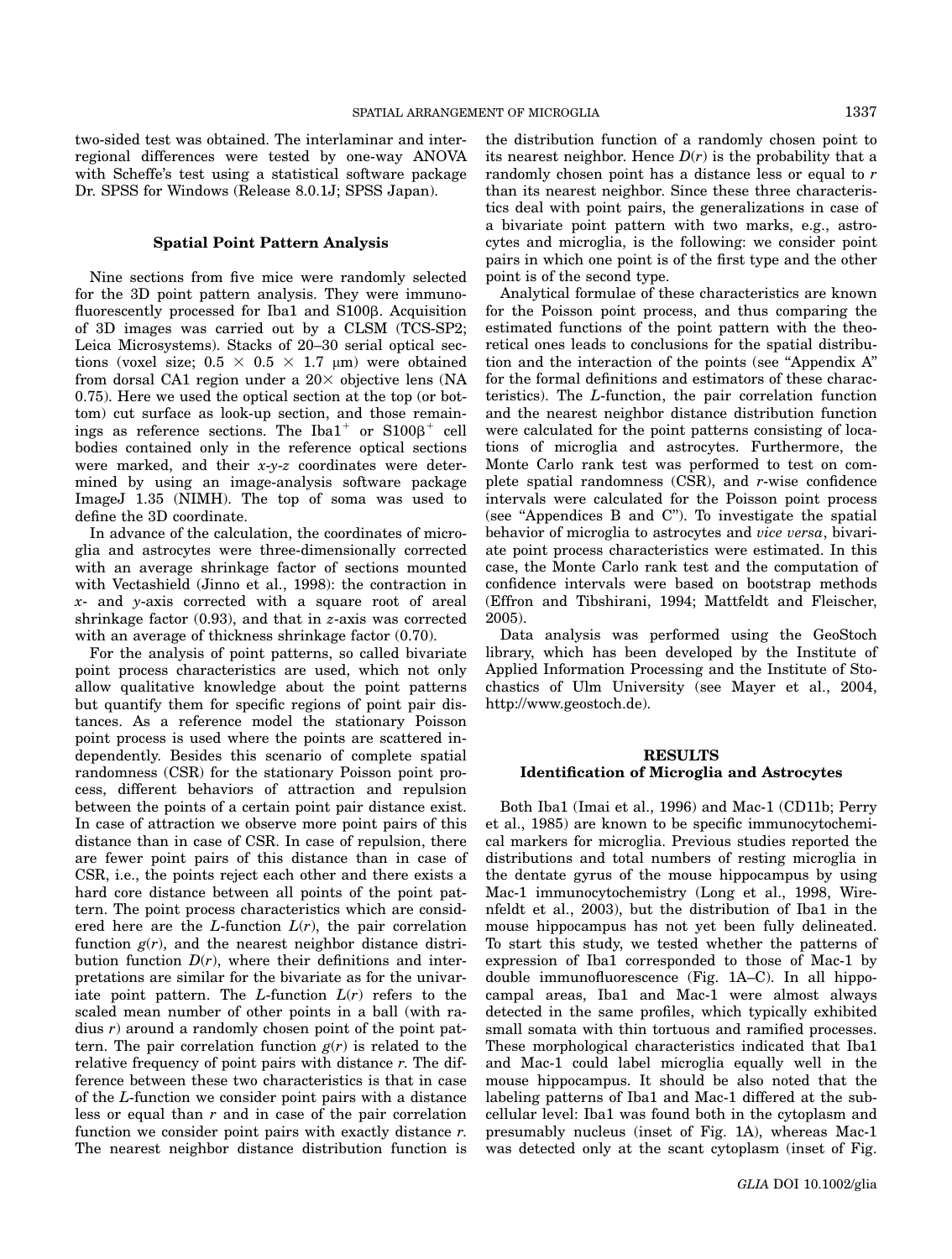1338 JINNO ET AL.



Fig. 1. Immunocytochemical visualization of microglia and astrocytes in the CA1 region by confocal microscopy. A–C: Projection images of double immunofluorescence for Iba1 (A), Mac-1 (B), and merged (C). All  $Iba1<sup>+</sup>$  cell bodies (arrows in A) are immunoreactive for Mac-1 (arrows in B). The insets are high-power micrographs showing an example of the double-labeled cell body of microglia (arrowheads in A– C). It should be noted that Iba1 is observed both in the nucleus and cytoplasm, whereas Mac-1 is detected merely in the thin cytoplasm. **D**–<br>**F**: Projection images of double immunofluorescence for Iba1 (D), S100β<br>(E) and merged (F). Some of the Iba1<sup>+</sup> microglia and S1008<sup>+</sup> astro-(E), and merged  $(F)$ . Some of the Iba1<sup>+</sup> microglia and S100 $\beta$ <sup>+</sup> astro-

1B). Consequently, it was quite difficult to discriminate rim-like soma from sturdy processes based on the Mac-1 immunocytochemistry. Because our aim was to count the cell bodies of microglia according to the optical disector principle, we decided to use Iba1 as a microglial maker in the present analysis. In contrast, here we used  $S100\beta$ as an astrocyte marker. Although some oligodendrocytes are also labeled by S100ß (Ludwin et al., 1976), our previous study (Ogata and Kosaka, 2002) reported that

cytes are in contact with each other. Arrows demonstrate an example of the somato–somatic contact between  $Iba1^+$  microglia and  $S100\beta^+$  astro-cyte. Its detail is shown in  $G$ . Arrowheads indicate another example of direct contact.  $G_{1-3}$ : High-power serial optical sections showing direct contact between  $I_{\rm bal}$ <sup>+</sup> microglia and S100β<sup>+</sup> astrocytes. **H**: High-power contact between Iba1<sup>+</sup> microglia and S100 $\beta$ <sup>+</sup> astrocytes. **H**: High-power projection image of a single Iba1<sup>+</sup> microglia (double arrows in Fig. 1A). Red lines represent the processes traced through the serial stacked images. Scale bars:  $A = 50 \mu m$  (applies to A–F); inset of  $A = 5 \mu m$ <br>(applies to inset of A–C);  $G_1 = 10 \mu m$  (applies to  $G_1$ –G<sub>3</sub>);  $H = 20 \mu m$ .<br>so stratum oriens: so stratum pyramidale; sr stratum radiatum so, stratum oriens; sp, stratum pyramidale; sr, stratum radiatum.

only 1.6% of S100ß-positive cells expressed an established oligodendrocyte marker 2P,3P-cyclic nucleotide 3P-phosphodiesterase (CNPase). Thus, we considered that the possible inclusion of oligodendrocytes to  $S100B$ <sup>+</sup> glial cells would be negligible to the present stereological analysis on the astrocytes.

We next checked the spatial relationship between microglia and astrocyte by using double immunofluorescence for Iba1 and  $S100\beta$  (Figs. 1D–F). The majority of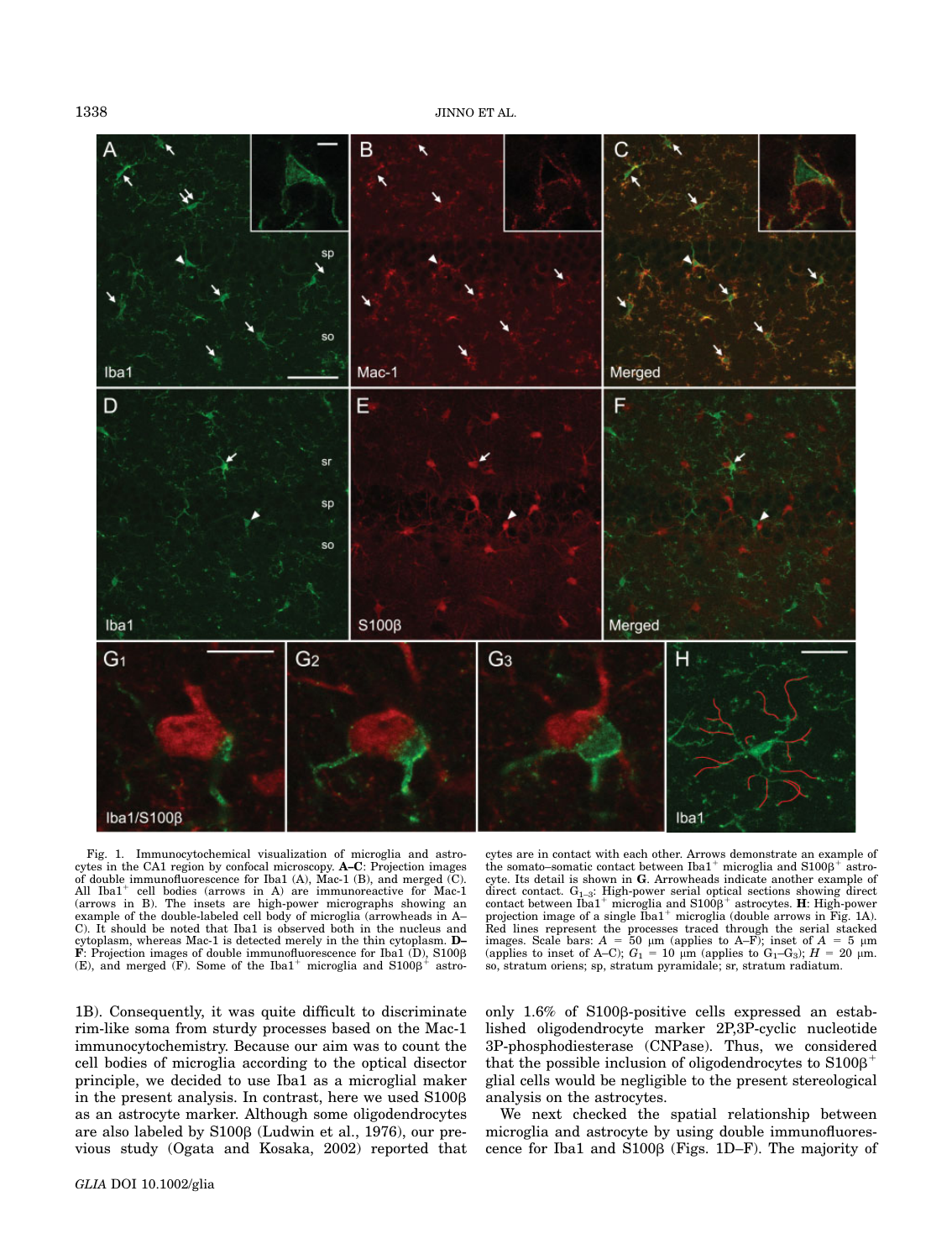

Fig. 2. Confocal optical section stacks showing the penetration of Iba1 (A,C) and  $S100\beta$  (B,D) immunostaining in the mouse hippocampus. A,B: Confocal micrographs of double immunofluorescence for Iba1 (A) and  $S100\beta$  (B) at the upper surface of the section. C,D: At 18 lm from the upper surface, the labeling of fine processes identified by  $S100\beta$  is weakened, but the numbers of cell<br>bodies labeled by Iba1 and S100β showed bodies labeled by Iba1 and S100β showed<br>no appreciable reduction. Because section thickness is reduced to  $35 \mu m$  after mounting with Vectashield,  $18 \mu m$  from the upper surface represent the middle level. Scale bar:  $D = 50 \mu m$  (applies to A–D). so, stratum oriens; sp, stratum pyramidale; sr, stratum radiatum.

Iba1<sup>+</sup> microglia and  $S100B$ <sup>+</sup> astrocytes showed no apparent relationship in the hippocampal area. But we occasionally encountered the somato–somatic apposition between two different types of glial cells (arrows and arrowheads in Figs. 1D–F). So far as we examined, the mutual contacts were seen neither among microglia nor among astrocytes. In some cases, the somata and processes of  $S100\beta^+$  astrocytes were partially surrounded by the processes of  $Iba1<sup>+</sup>$  microglia. The high resolution images obtained from the confocal microscopy indicated the direct contact between microglia and astrocytes (Figs.  $1G_{1-3}$ ). To further examine their interrelationship, we performed a 3D point pattern analysis (see later).

## Penetration of Immunostaining

As described previously (Jinno and Kosaka, 2002), the penetration of immunostaining is a critical issue for the optical disector analysis employing thick preparations. The height of counting space should always be adjusted appropriately to the thickness of the sections showing adequate immunostaining. In this study, we planned to apply the optical disector principle to quantitative and point pattern analyses using Iba1 and  $S100\beta$  immunocytochemistry. We therefore preliminarily tested the penetration of antibodies against Iba1 and  $S100\beta$  in 50- $\mu$ mthick sections using confocal image stacks. Although the fine  $S100B<sup>+</sup>$  labeling was reduced at the middle of section (Fig. S3), the numbers of cell bodies identified by Iba1 or S100<sub>B</sub> staining showed no noticeable differences between cut surface and middle level (Fig. 2). To further examine the z-axis distribution of labeled cells, we counted the numbers of somata seen in the single optical sections at five different depths of  $50$ - $\mu$ m-thick sections (Fig. S4). Depth-effect was calculated utilizing Friedman's test, and we found no significant difference in the cell numbers along z-axis ( $\chi^2 = 2.887$ ;  $P = 0.577$ ). These results indicate the adequate penetration of Iba1 and S100<sub>β</sub> immunostaining for cell counting.

## General Description of Iba1<sup>+</sup> Microglia

To estimate the size of microglia, the somata and processes were traced through the serial confocal optical sections (Fig. 1H). In the healthy mouse brains we analyzed, Iba $1^+$  microglia typically displayed a small soma (Projection area = 49.5  $\mu$ m<sup>2</sup>; ECR = 3.9  $\mu$ m; n = 52)<br>with expanded ramified processes (Projection area = with expanded ramified processes (Projection area  $=$ 3,263.7  $\mu$ m<sup>2</sup>; ECR = 32.2  $\mu$ m; n = 41). Morphological<br>changes of microglia from the resting to the activated changes of microglia from the resting to the activated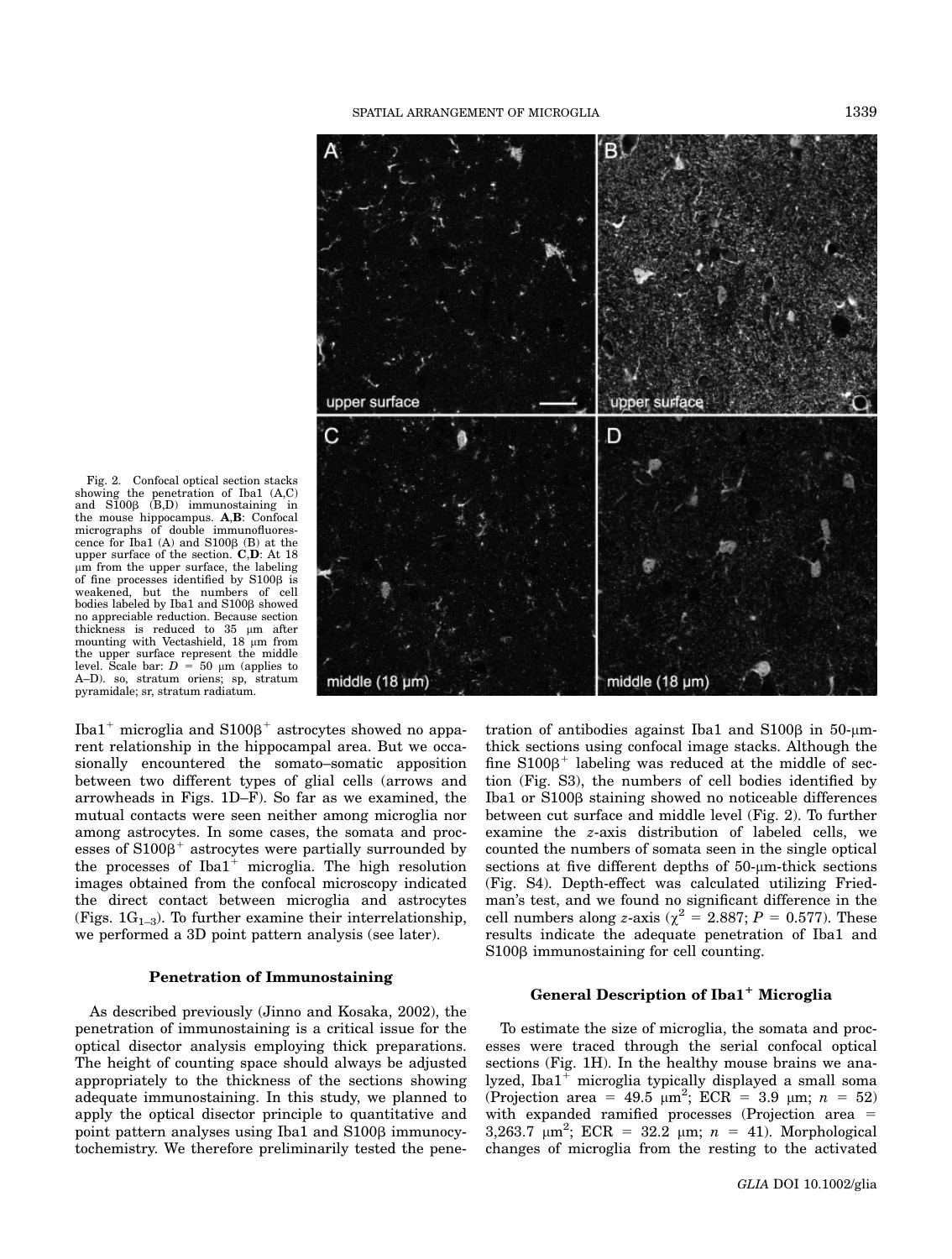

Fig. 3. Iba1 immunostaining in the mouse hippocampus at the dorsal  $(A)$  and ventral  $(B)$  levels. Iba1<sup>+</sup> microglia are scattered over the whole area of the hippocampus. No apparent dorsoventral differences<br>are observed. Scale bar:  $B = 500 \mu m$  (applies to A and B). gl, granule<br>cell laver: h hilus: ml molecular laver: sl stratum lucidum: slm stracell layer; h, hilus; ml, molecular layer; sl, stratum lucidum; slm, stratum lacunosum-moleculare; so, stratum oriens; sp, stratum pyramidale; sr, stratum radiatum; Subi, subiculum.

state have been well described until now (Zimmer et al., 1997): resting microglia exhibit compact cell bodies with branched processes, whereas activated ones show large cell bodies with short thick processes. From the morphological characteristics of  $Iba1<sup>+</sup>$  microglia seen here, virtually all cells were considered to be at the resting state. However, in some brains, we encountered a few Iba $1^+$ microglia with different shape, i.e., larger somata with intensely labeled processes. These cells were occasionally seen in the hippocampus (1–2 cells per section) and cortical areas. We totally excluded the brains containing such microglia from the present study, because we could not be sure they were at the resting state.

In the mouse hippocampus,  $Iba1<sup>+</sup>$  microglia were scattered over the all regions both at the dorsal and ventral levels (Figs. 3A,B). Their distribution pattern appeared to be homogeneous, and the dorsoventral difference was not qualitatively noticeable. In the Ammon's horn,  $Iba1^+$ 

microglia were rather evenly distributed throughout layers (Figs. 4A,B). In contrast, in the dentate gyrus, Iba $1^+$  microglia were relatively frequently seen in subgranular zone (the border between granule cell layer and hilus; Fig. 4C). They were also often found in the border between granule cell layer and molecular layer. Few cells were detected from deep inside the granule cell layer.

# NDs of Iba1<sup>+</sup> Microglia

To quantify the distribution of  $Iba1^+$  microglia, we estimated their numerical densities (NDs) in the mouse hippocampus. Here we counted  $6,683$  Iba1<sup>+</sup> microglia from four mice according to the optical disector principle (Table 1). Of these cells, 3,348 were from the dorsal level and 3,335 were from the ventral level.

The statistical significances of dorsoventral differences are summarized in Table 1, and those of interregional and interlaminar differences are summarized in Fig. 5. The NDs of  $Iba1^+$  microglia in each region were rather constant  $(5.5 \sim 6.0 \times 10^3/\text{mm}^3)$  in the dorsal hippocam-<br>pus but they were somewhat varied in the ventral pus, but they were somewhat varied in the ventral hippocampus  $(4.8 \sim 5.8 \times 10^3/\text{mm}^3)$ . The dorsoventral<br>differences were analyzed by Welch's t-test. No signifidifferences were analyzed by Welch's *t*-test. No significant dorsoventral differences were observed in the CA1 region and dentate gyrus. But the NDs in the CA3 region were significantly higher at the dorsal level than at the ventral level. The interregional differences were examined using one-way ANOVA with post hoc Scheffe's test. There was no significant interregional difference in the dorsal hippocampus ( $P = 0.123$ ; Fig. 5A), whereas a significant difference was detected in the ventral hippocampus ( $P = 0.001$ ; Fig. 5E). Post hoc Scheffe's test ( $P <$ 0.05) performed in the ventral hippocampus revealed that CA1 region and dentate gyrus constituted a homogeneous subset (high density), whereas CA3 region formed a separate subset (low density).

The NDs of Iba $1^+$  microglia in each layer showed no significant dorsoventral differences in the CA1 region and dentate gyrus (Table 1). However, in the CA3 region, the NDs were significantly higher at the dorsal level than at the ventral level in the strata oriens, radiatum, and lacunosum-moleculare. Next, we tested the interlaminar differences in each region. One-way ANOVA revealed that significant interlaminar differences occurred in the CA1 (Figs. 5B,F) and CA3 regions (Figs. 5C,G). In the CA1 region, post hoc Scheffe's test  $(P < 0.05)$  indicated that the four layers constituted two homogeneous subsets in both the dorsal and ventral hippocampi: stratum lacunosum-moleculare formed a single subset (high density) and the remaining three layers, i.e., strata oriens, pyramidale, and radiatum, formed a distinct subset (low density). In the dorsal CA3 region, the five layers constituted three homogeneous subsets: strata lacunosum-moleculare (high density) and lucidum (low density) each constituted a distinct subset, and the remaining layers, i.e., strata oriens, pyramidale, and radiatum, formed a single subset (medium density). In contrast, in the ventral CA3 region, stratum lacunosum-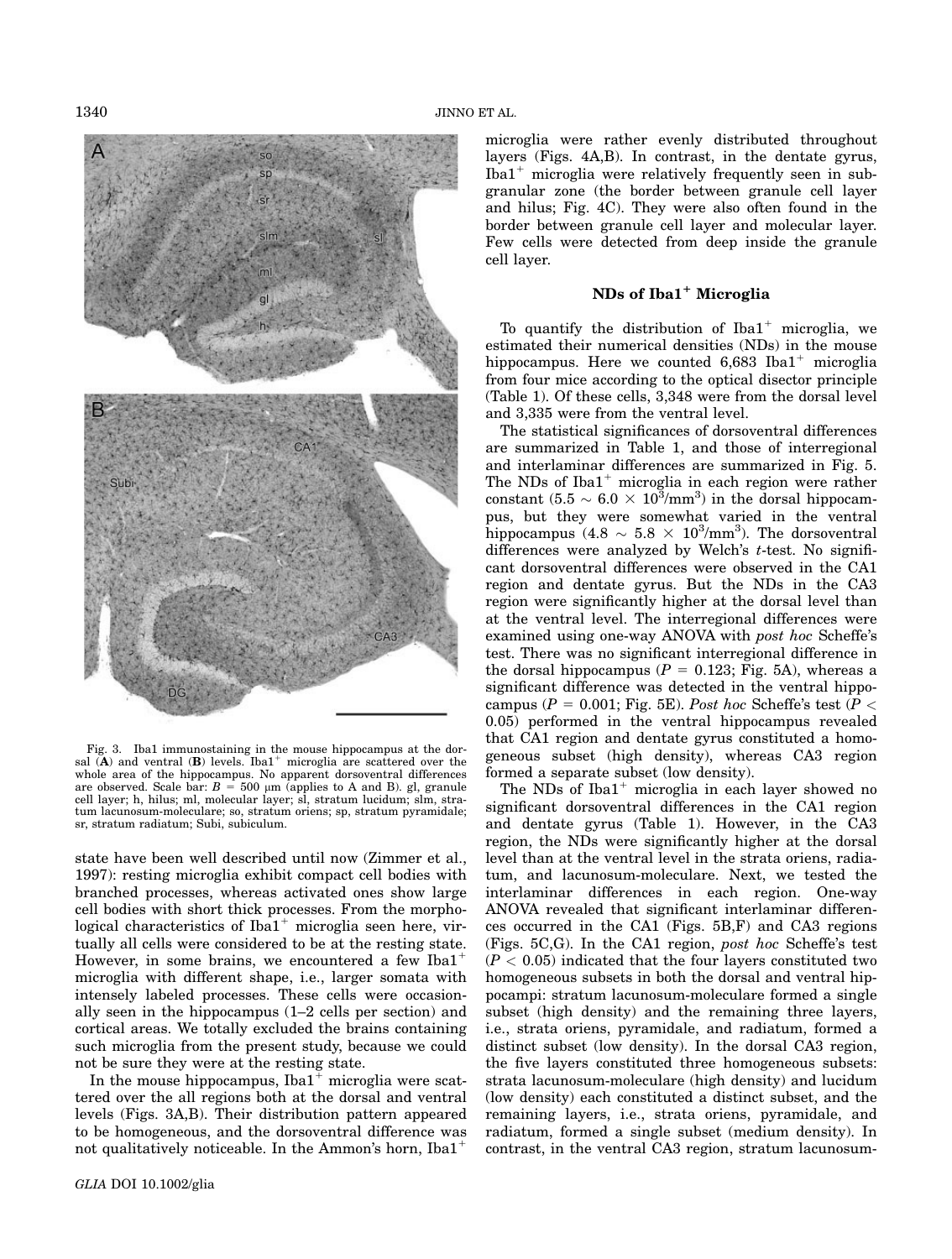

Fig. 4. Nomarski optics photomicrographs showing Iba1 immunostaining in the CA1 (A) and CA3 (B) regions, and the dentate gyrus (C) of the mouse dorsal hippocampus. A: Small ramified Iba1<sup>+</sup> microglia are uniformly distributed in all layers of the CA1 region. B: Similar to the CA1 region,  $Iba1<sup>+</sup>$  microglia are scattered over the whole area of the CA3 region. C: In the dentate gyrus,  $Iba1<sup>+</sup>$  microglia are rather concentrated in subgranular layer. The occurrence of  $I\bar{b}a1^+$  microglia

TABLE 1. Numerical Densities of Iba1<sup>+</sup> Microglia in the Mouse Hippocampus

|                 | Numbers        |         | Numerical densities $(\times 10^3/\text{mm}^3)$ |                   |
|-----------------|----------------|---------|-------------------------------------------------|-------------------|
| Region          | Dorsal         | Ventral | Dorsal                                          | Ventral           |
| CA <sub>1</sub> | $1308^{\rm a}$ | 1181    | $6.12 \pm 0.53^{\rm b}$                         | $5.94 \pm 0.34$   |
| CA <sub>3</sub> | 940            | 1068    | $5.99 \pm 0.29$                                 | $4.76 \pm 0.27^*$ |
| $_{\rm DG}$     | 1100           | 1086    | $5.56 \pm 0.13$                                 | $5.60 \pm 0.28$   |
| Total           | 3348           | 3335    | $5.89 \pm 0.28$                                 | $5.46 \pm 0.30$   |
| Layer           |                |         |                                                 |                   |
| CA1             |                |         |                                                 |                   |
| So              | 219            | 164     | $5.31 \pm 0.10$                                 | $5.46 \pm 0.66$   |
| sp              | 167            | 235     | $5.90 \pm 0.36$                                 | $5.76 \pm 0.43$   |
| sr              | 516            | 374     | $5.96 \pm 0.71$                                 | $5.42 \pm 0.35$   |
| slm             | 406            | 408     | $7.05 \pm 0.92$                                 | $6.97 \pm 0.72$   |
| CA <sub>3</sub> |                |         |                                                 |                   |
| S <sub>O</sub>  | 208            | 169     | $5.70 \pm 0.19$                                 | $4.43 \pm 0.37^*$ |
| sp              | 236            | 174     | $5.93 \pm 0.33$                                 | $5.21 \pm 0.49$   |
| sl              | 76             | 93      | $4.26 \pm 0.42$                                 | $4.39 \pm 0.63$   |
| sr              | 195            | 334     | $6.07 \pm 0.47$                                 | $4.43 \pm 0.43^*$ |
| slm             | 225            | 299     | $7.28 \pm 0.74$                                 | $5.75 \pm 0.28**$ |
| $_{\rm DG}$     |                |         |                                                 |                   |
| hilus           | 133            | 425     | $5.48 \pm 0.30$                                 | $5.79 \pm 0.32$   |
| gl              | 399            | 300     | $5.51 \pm 0.15$                                 | $5.86 \pm 0.50$   |
| ml              | 568            | 361     | $5.61 \pm 0.16$                                 | $5.30 \pm 0.55$   |
|                 |                |         |                                                 |                   |

 $a$  Values represent the numbers of disector-counted Iba1<sup>+</sup> microglia in selected

sections.<br><sup>b</sup> Values represent the means  $\pm$  SD among animals ( $n = 4$ ). The dorsoventral<br>difference is statistically determined by Welch's *t*-test (\*P < 0.01 or \*\*P < 0.05). difference is statistically determined by Welch's t-test (\* $P < 0.01$  or \*\* $P < 0.05$ ).

moleculare formed a single subset (high density), and the other layers formed a distinct homogeneous subset (low density). All these results made it clear that  $Iba1^+$ microglia are specifically concentrated in the stratum lacunosum-moleculare of the Ammon's horn throughout the longitudinal hippocampal axis. Finally, no significant interlaminar differences were observed in the dentate gyrus of dorsal ( $P = 0.673$ ; Fig. 5D) and ventral hippocampi ( $P = 0.231$ ; Fig. 5H).

also increases at the border between granule cell layer and molecular layer. Few Iba1<sup>+</sup> microglia enter deep inside the granule cell layer.<br>There are no apparent morphological differences in the CA1 (A) and CA3 (B) regions and dentate gyrus (C). Scale bar:  $C = 50 \mu m$  (applies to A–C). gl, granule cell layer; h, hilus; ml, molecular layer; sl, stratum lucidum; slm, stratum lacunosum-moleculare; so, stratum oriens; sp, stratum pyramidale; sr, stratum radiatum.

## 3D Point Pattern Analysis

To further evaluate the spatial arrangement of  $Iba1$ <sup>+</sup> microglia in the mouse hippocampus, we carried out a 3D point pattern analysis. In this study, we focused on the CA1 region of the dorsal hippocampus, because its simple laminar organization is advantageous for the point pattern analysis. The distributions of  $Iba1<sup>+</sup>$  microglia and  $S100B^+$  astrocytes contained in a 50-µm-thick section are schematically represented in Fig. 6 as projected 2D distributions. Despite the earlier quantitative results, the distribution of  $Iba1<sup>+</sup>$  microglia appeared rather homogeneous (Fig. 6A). By contrast,  $S100\beta^+$  astrocytes were more concentrated in the stratum lacunosummoleculare than in the other layers (Fig. 6B). Close apposition between  $Iba1^+$  microglia and  $S100\beta^+$  astrocytes were occasionally found throughout layers (Fig. 6C).

Figure 7 summarizes the results of 3D point pattern analysis for  $Iba1^+$  microglia,  $S100\beta^+$  astrocytes and their interrelationship in the whole area of CA1 region. Here we estimated the  $L$ -function (Figs. 7A–C), the pair correlation function (Figs. 7D,E) and the nearest neighbor distance distribution function (Fig. 7F). The 90% confidence intervals for a specific distance value were also calculated. Estimates of the averaged value of Lfunction  $L(r)$ -r of Iba1<sup>+</sup> microglia showed negative value between  $0$  and  $50 \mu m$ , which were appreciably different from the confidence intervals (Fig. 7A). The estimated averaged pair correlation function  $g(r)$  of Iba1<sup>+</sup> microglia was also lower than 1 between 0 and 40  $\mu$ m (Fig. 7D). Monte Carlo rank test for Poisson process of  $Iba1$ <sup>+</sup> microglia showed that statistically significant differences from CSR occurred in  $L(r)$ -r and  $g(r)$  estimates (Table 2). These findings indicate that  $Iba1^+$  microglia are distrib-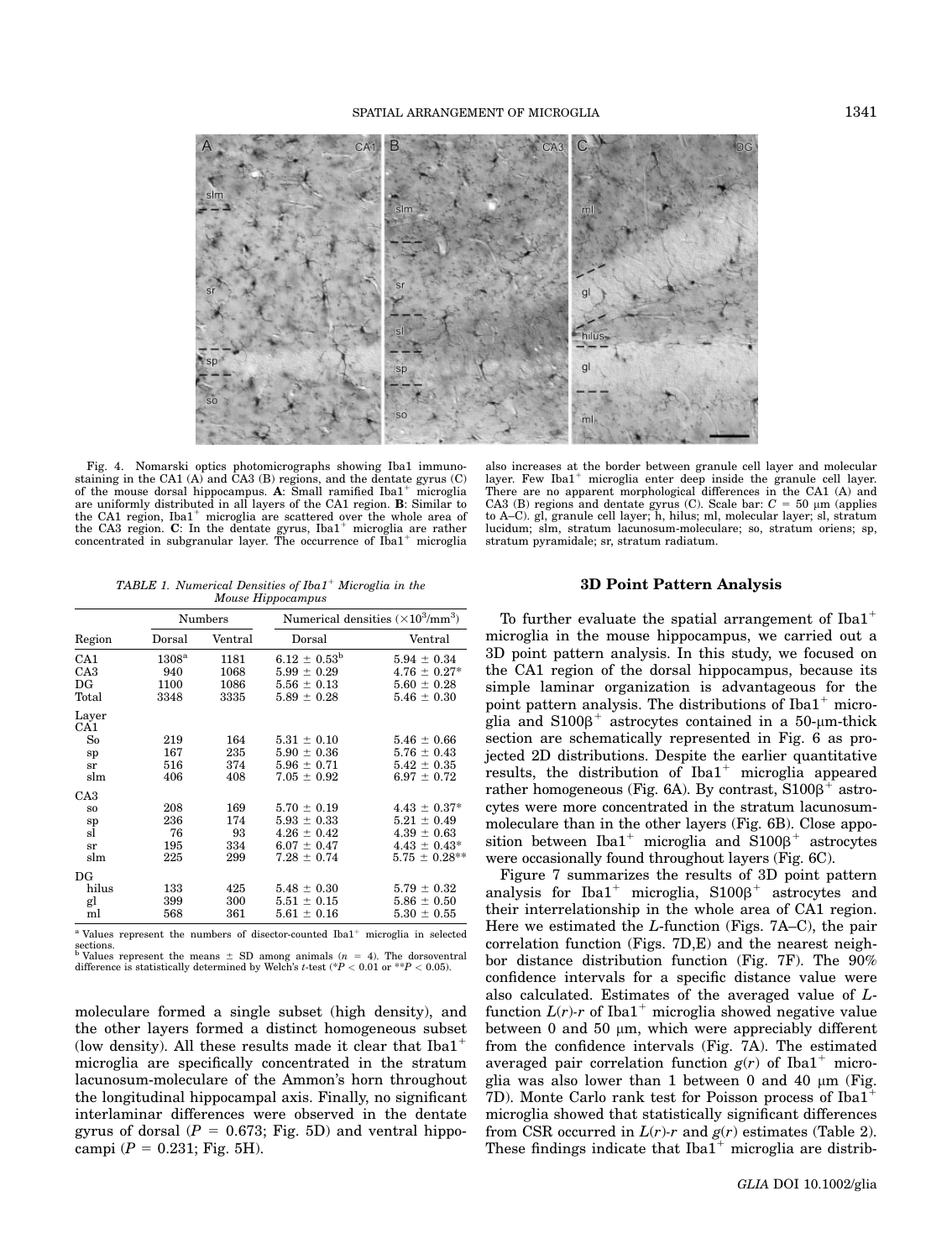

1342 JINNO ET AL.



Fig. 5. Graphic representations of the NDs of Iba1<sup>+</sup> microglia in the mouse hippocampus at the dorsal (A–D) and ventral (E–H) levels. Each interregional and interlaminar difference is tested by one-way ANOVA, and the  $P$  values are shown in parenthesis. Underbrackets indicate the homogeneous subsets revealed by *post hoc* Scheffe's test ( $P < 0.05$ ).



Fig. 6. Schematic representations showing the distribution of Iba11 microglia (A),  $S100\beta^+$  astrocytes (B), and both of them (C) in the dorsal CA1 region obtained from the projection of a CLSM image stack. The border between stratum lacunosum-moleculare (slm) and stratum radiatum (sr) is indicated by straight line. Arrows indicate the actual con-

tacts between  $Iba1^+$  microglia and  $S100\beta^+$  astrocytes confirmed by checking the serial optical sections. The remaining close appositions were artificial, resulting from the procedure of projection. sp, stratum pyramidale; so, stratum oriens.

uted repulsively. Next, the averaged value of  $L(r)$ -r of  $S100\beta^+$  astrocytes showed a mostly positive slope apart from the hardcore effect because of the limited spatial distribution of imaging and the analysis methods (Fig. 7B). Although there is a region of repulsion for small distance radii, it was not obvious. The frequency of  $g(r)$ of  $S100B<sup>+</sup>$  astrocytes were below 1 between 0 and 18  $\mu$ m (Fig. 7E). Monte Carlo rank test showed that the statistically significant differences occurred in  $L(r)$ -r but not in  $g(r)$  (Table 2). These results indicate a somewhat repulsive distribution of  $S100\beta^+$  astrocytes. Finally, the averaged value of  $L(r)$ -r calculated from the interaction between microglia and astrocytes were rather similar to independent behavior (Fig. 7C). The estimated averaged nearest neighbor distance distribution function  $D(r)$ 

from both were almost within the theoretical value for independent behavior (Fig. 7F). Neither  $L(r)$ -r nor  $D(r)$ showed any significant difference in the Monte Carlo rank test (Table 2). Thus, Iba1<sup>+</sup> microglia and  $S100B$ <sup>+</sup> astrocytes were considered to be distributed independently in the whole area of CA1 region.

In spite of the earlier findings, there is a potential that the present results might be adversely affected by uneven laminar distributions of microglia and astrocytes. Especially, the NDs of  $S100\beta^+$  astrocytes in the CA1 region were extensively higher in the stratum lacunosum-moleculare than in the other layers (Ogata and Kosaka, 2002). We therefore arbitrarily divided the dorsal CA1 region into two compartments, i.e., stratum lacunosum-moleculare (slm) and remaining layers (strata ori-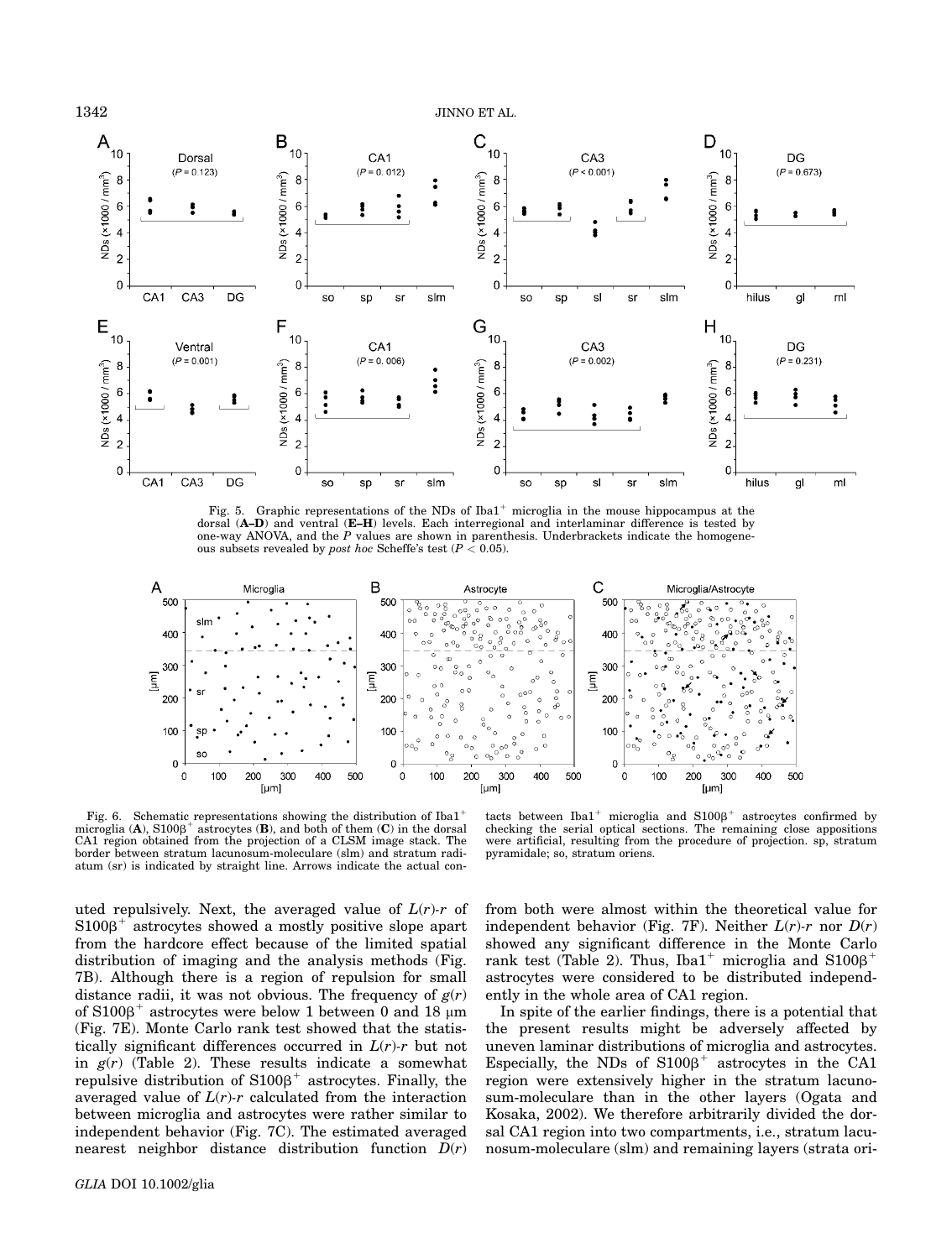## SPATIAL ARRANGEMENT OF MICROGLIA 1343



Fig. 7. Averaged estimated values (thick lines) and 90% r-wise confidence intervals (thin lines) for *L*-function (**A–C**), pair correlation function (**D,E**), and nearest neighbor distance distribution function (**F**). Each graph is derived from Iba1<sup>+</sup> microglia (A,D), S100β<sup>+</sup> astrocytes (B,E), and their interaction (C F (C,F) in the CA1 region of the dorsal hippocampus.

TABLE 2. Summary of Point Pattern Analysis for Iba1<sup>+</sup> Microglia and  $S100\beta^+$  Astrocytes

| Variables                                | Whole                    | slm              | $so-r$           |
|------------------------------------------|--------------------------|------------------|------------------|
| Numbers of microglia                     | $83.9 \pm 6.0^{\rm a}$   | $30.8 \pm 5.1$   | $53.1 \pm 5.9$   |
| Numbers of astrocytes                    | $219.5 \pm 28.8^{\circ}$ | $106.9 \pm 20.4$ | $112.6 \pm 12.8$ |
| Monte Carlo rank test                    |                          |                  |                  |
| L-Function for microglia                 | $100^{\circ}$            | 100              | 100              |
| L-Function for astrocytes                | 100                      | 100              | 100              |
| L-Function for both                      | 71                       | 59               | 99               |
| Pair correlation function for microglia  | 100                      | 95               | 96               |
| Pair correlation function for astrocytes | 92                       | 79               | 85               |
| Pair correlation function for both       |                          | 36               | 93               |
| Nearest neighbor distance for both       | 57                       |                  |                  |

The cells were sampled from the dorsal CA1 region in accordance with the optical disector.<br><sup>a</sup> Values represent the numbers of disector-counted Iba1<sup>+</sup> microglia, which are expressed as means  $\pm$  SD (*n* = 9 sections).

values represent the numbers of disector-counted S1000<sup>+</sup> astrocytes, which are expressed as means  $\pm$  SD ( $n = 9$  sections).<br><sup>1</sup> Values represent the numbers of disector-counted S1000<sup>+</sup> astrocytes, which are expressed a

slm, stratum lacunosum-moleculare; so-r, stratum oriens, pyramidale and radiatum; –, not tested due to technical limitations.

ens, pyramidale, and radiatum, so-r), and estimated the L-function and the pair correlation function separately. The estimated values of  $L(r)$ -r and  $g(r)$  of Iba1<sup>+</sup> microglia showed considerably repulsing behavior both in the slm and so-r (Figs. 8A,D). The region of repulsiveness defined by  $g(r)$  was 32–38 µm in the slm and 38–42 µm in the so-r. Monte Carlo rank test for Poisson process confirmed the statistically significant differences both in the slm and so-r (Table 2). Next, estimates of  $L(r)\text{-}r$  and  $g(r)$  revealed the slightly repulsive distribution of  $S100\beta^+$  astrocytes (Figs. 8B,E). The frequency of  $g(r)$  showed the region of repulsiveness about  $10-14 \mu m$  in the slm and  $20-24 \mu m$  in the so-r. The statistically significant differences were detected in  $L(r)$ -r, although no significances were seen in  $g(r)$  (Table 2). Finally, the estimated value of  $L(r)$ -r for interactions between Iba1<sup>+</sup> microglia and  $S100\beta^+$  astrocytes

exhibited significant deviation from independent behavior in the so-r, but not in the slm (Fig. 8C; Table 2). The frequency of  $g(r)$  showed a slight deviation (not statistically significant) from independent behavior in the so-r, but not in the slm (Fig. 8F; Table 2). These findings indicate that Iba1<sup>+</sup> microglia and  $S100\beta$ <sup>+</sup> astrocytes are attracted in the so-r, whereas they seem to be independent in the slm.

## DISCUSSION

This study provides a rigorous quantitative description on the spatial arrangement of resting microglia in the mouse hippocampus. The main findings can be summarized as follows:  $(1)$  The NDs of Iba1<sup>+</sup> microglia in the ventral hippocampus were significantly lower in the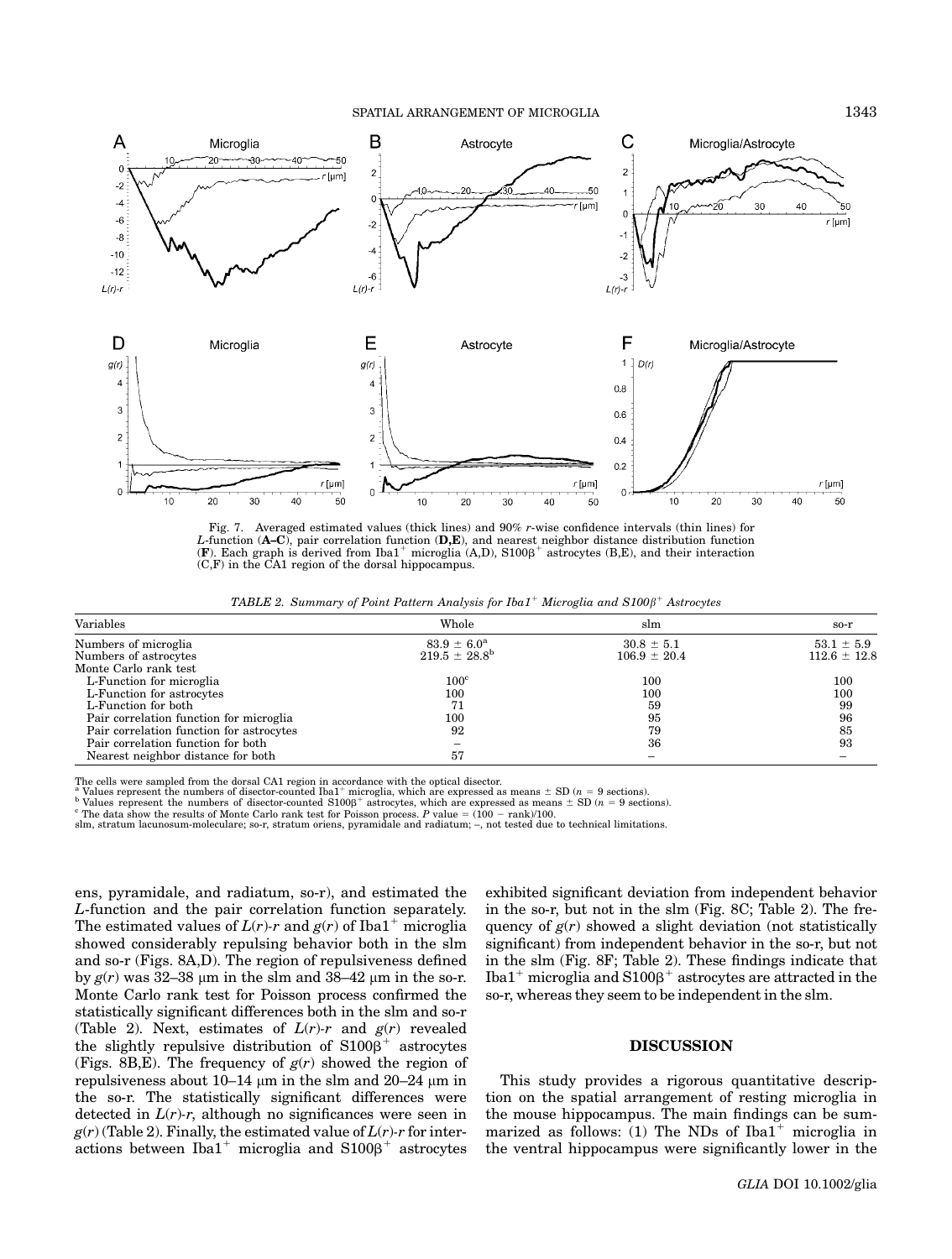

1344 JINNO ET AL.



Fig. 8. Averaged estimated values (thick lines) and 90% r-wise confidence intervals (thin lines) for  $L$ -function  $(A-C)$  and pair correlation function  $(D-F)$ . Each graph is derived from  $Iba1^+$  microglia  $(A,D)$ ,  $S100\beta^+$  astrocytes  $(B,E)$ , and their interaction  $(C,F)$  in the CA1 region

of the dorsal hippocampus. Red lines show the data of stratum lacunosum-moleculare, green lines show the total data of the remaining layers, i.e., strata oriens, pyramidale and radiatum.

CA3 region than in the CA1 region and dentate gyrus, although no interregional differences were detectable in the dorsal hippocampus. (2) In the Ammon's horn, the NDs were significantly higher in the stratum lacunosum-moleculare than in the other layers both at the dorsal and ventral levels. (3) In the CA3 region, the NDs in the strata oriens, radiatum and lacunosum-moleculare were significantly higher at the dorsal level than at the ventral level. (4) The 3D point pattern analysis demonstrated that each of Iba1<sup>+</sup> microglia and S100 $\beta$ <sup>+</sup> astrocyte was repulsively distributed in the CA1 region. (5) The localization of Iba1<sup>+</sup> microglia and  $S100\beta^+$  astrocytes was supposed to be independent with respect to each other in the stratum lacunosum-moleculare, but attracted in the remaining layers of the CA1 region.

#### Methodological Considerations

Various important questions in neuroscience cannot be answered only by qualitative analysis (for review see, Schmitz and Hof, 2005). The major advantage of our quantitative study is the application of stereology for the estimation of NDs and 3D coordinates of microglia. As reported previously, the chief problem of conventional 2D approach is that the detection efficiency of objects is related to their size, shape, and orientations. For instance, larger objects are potentially counted more frequently than smaller objects, and such sampling biases are usually uncorrectable. However, the use of stereology with 3D probes enables a rigorous quantification without biases (Sterio, 1984). The optical disector is one of the modern assumption-free stereological techniques,

which is particularly suitable for strict analysis using thick immunostained sections (Braendgaard et al., 1990). Therefore, it is no exaggeration to say that the present quantitative data gives an essential anatomical basis of neuroscience.

Here we selected Iba1 as a marker of microglia in the mouse hippocampus. Many other molecular markers have been used to identify microglia in earlier studies. However, Iba1 has some advantages over other markers. For instance, Wu et al. (1992) used lectin to detect microglia in the rat corpus callosum, but heavy lectin labeling of blood vessels resulted in difficulties with identification of microglial cell bodies. Savchenko et al. (2000) showed that lipocortin 1 was a specific microglial marker in the adult rat brain. Nevertheless, lipocortin 1 was not detected in healthy mouse brain (Williams et al., 1997). Mac-1 is an established microglial marker. However, because of its rim-like staining of soma, Mac-1 was not useful for counting microglial cell bodies (see earlier). Taken together with these findings and its superb visibility throughout the thick preparations, we consider that Iba1 is an excellent microglial marker.

It has been reported that the expression of Iba1 is upregulated in activated microglia by noxious stimuli, such as ischemia (Ito et al., 2001) and epilepsy (Drage et al., 2002). In other words, Iba1 may be down-regulated in microglia at the resting state. This concern leads us to question whether Iba1 can label all of the resting microglia. Our double immunofluorescence experiment for Iba1 and Mac-1 gives some answer to this inquiry. Mac-1 is also called CD11b, which belongs to  $\beta$ -2 integrin family (Kishimoto et al, 1987). Previous studies showed that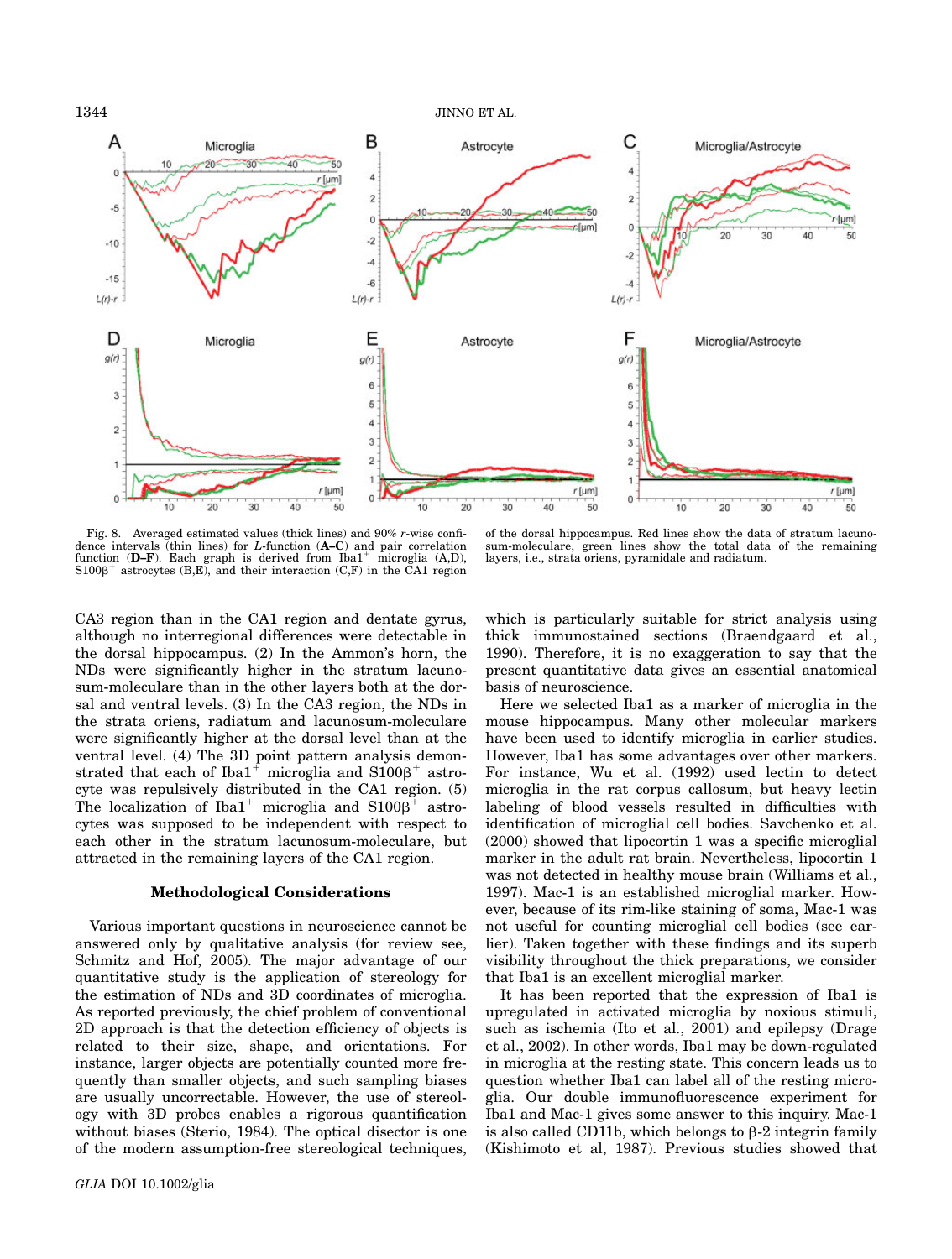Mac-1 was consistently expressed in brain microglia at the resting as well as the activated state (Akiyama and McGeer, 1990). Although there were some differences in their subcellular localization, Iba1 and Mac-1 were almost always coexpressed in microglial cell bodies. We therefore are able to claim that the present study exactly quantified the microglia at the resting state.

# $NDs$  of  $Iba1<sup>+</sup> Microglia$  in the Mouse Hippocampus

There are several papers providing a quantitative description of microglia in the hippocampus. However, most of them employed a nonstereological method, and usually reported the data as numbers of cells per unit area (Lawson et al., 1990; Savchenko et al., 2000). Considering the 3D organization of brain, such 2D data is of limited significance. Instead, here we stereologically estimated the NDs (i.e., numbers of cells per unit volume) of microglia. Two previous studies reported the stereological quantification of Mac-1<sup>+</sup> microglia in the mouse hippocampus using the fractionator (Long et al., 1998; Wirenfeldt et al., 2003). Although the main interest of these reports was the total number of microglia in the hippocampus, the former study also estimated the NDs of microglia in the CA1 region  $(22.3 \times 10^3/\text{mm}^3)$  and in the dentate gyrus  $(18.8 \times 10^3/\text{mm}^3)$ . These values are more dentate gyrus  $(18.8 \times 10^3/\text{mm}^3)$ . These values are more than twice as high as our data but the reason of discrepthan twice as high as our data, but the reason of discrepancy between two studies is simple: tissue shrinkage was not corrected in the paper of Long et al. (1998). But fortunately, the section thickness before and after the histological processing was described in that paper, and thus we could calculate the NDs by using the thickness shrinkage factor. The corrected NDs of Mac- $1^+$  microglia were estimated to be  $7.7 \times 10^3/\text{mm}^3$  in the CA1 region and  $7.0 \times 10^3/\text{mm}^3$  in the dentate gyrus. As a comparison, the NDs 10<sup>3</sup> /mm3 in the dentate gyrus. As a comparison, the NDs of GFP-labeled microglia in the mouse neocortex were 6.5  $\times$  10<sup>3</sup>/mm<sup>3</sup> in layer 1 and 6.4  $\times$  10<sup>3</sup>/mm<sup>3</sup> in layer 2/3<br>(Nimmeriahn et al. 2005) These data are rather similar (Nimmerjahn et al., 2005). These data are rather similar to our results, and may support the validity of present data obtained from Iba1 immunocytochemistry.

Considering the role of microglia as housekeeper, the homogenous distribution seems to be most suitable for them. However, the present quantitative analysis revealed the statistically significant dorsoventral, interregional and interlaminar differences in the NDs of Iba1<sup>+</sup> microglia. For instance, Welch's  $t$ -test showed that the NDs in the CA3 region were significantly higher at the dorsal level than at the ventral level. One-way ANOVA showed that the NDs were significantly lower in the CA3 region than in the CA1 region and dentate gyrus in the ventral hippocampus. The post hoc Scheffe's test demonstrated that the NDs were significantly higher in the stratum lacunosum-moleculare than in the remaining layers for each region of the Ammon's horn. At least two possible explanations can be offered to the heterogenous distribution of microglia. First, these variations in the NDs of  $Iba1<sup>+</sup>$  microglia might be related to the vulnerability of the hippocampus. The ventral hippocampus is known to be more seizure prone than

the dorsal hippocampus (Racine et al., 1977), and the  $NDs$  of  $Iba1<sup>+</sup>$  microglia were lower in the ventral level than in the dorsal level. The epileptic activity causes severe spine loss of CA3 pyramidal neurons (Drakew et al., 1996), and the NDs of Iba1<sup>+</sup> microglia were lower in the CA3 region than in the CA1 region and dentate gyrus. These findings suggest that microglial density might be involved in the site-specific vulnerability of the hippocampus. Second, the heterogeneous distribution of microglia would participate in the modulation of hippocampal neuronal activity. Dalmau et al. (1998) reported that the occurrence of microglia in each hippocampal layer corresponded well to the maturation of synaptic structure. Wang et al. (2004) demonstrated that nitric oxide produced by microglia was involved in long-term potentiation in the hippocampus. Because of the limited scope of the present article, the microglial density described here gives only speculative significance, but will be more meaningful in combination with more comprehensive studies (such as experiments using genetic models for human diseases) in the near future.

## Spatial Arrangement of Microglia and Astrocytes

Earlier point pattern analyses evaluated the distribution of neurons and glial cells based on the 2D coordinates (Diggle, 1986; Distler et al., 1991). However, the importance of 3D point pattern analysis has been emphasized in recent studies (Beil et al., 2005; Schmitz et al., 2002). We therefore determined the 3D coordinates of Iba1<sup>+</sup> microglia and  $S100\beta$ <sup>+</sup> astrocytes from stacks of CLSM optical sections in accordance with the optical disector principle. Furthermore, to prevent the bias caused by the shrinkage of preparations because of the histological procedure, we corrected the 3D coordinates by the shrinkage factors (Jinno et al., 1998) in advance. These procedures will become basic requirements for the point pattern analysis.

Both L-function and pair correlation function indicate that microglia are distributed repulsively. Because microglia have been shown to be continuously assessing local microenvironment even at the resting state, the repulsive arrangement of resting microglia is well suited for accomplishing such a housekeeping task efficiently and specifically. Considering that the cell bodies of resting microglia are stable in the adult brain, the distribution of microglia in the hippocampus seems to be repulsively arranged during the developmental stage. To better understand the spatial arrangement of microglia, we summarize three theoretical territories occupied by a single microglia in Fig. 9A. The first territory was estimated from the NDs of Iba1<sup>+</sup> microglia by assuming constant microglial size. In the stratum radiatum of the dorsal CA1 region, for example, the assigned volume of a single microglia was  $166.1 \times 10^{-6}$  mm<sup>3</sup>, and thus the ECR was<br>34.1 um The second territory was obtained from the  $34.1 \mu m$ . The second territory was obtained from the process tracing of Iba1<sup>+</sup> microglia (ECR = 32.3  $\mu$ m). Although we could not deny the possibility of partial immunostaining of microglia, we considered that the fine processes with bulbous endings identified by Iba1 gave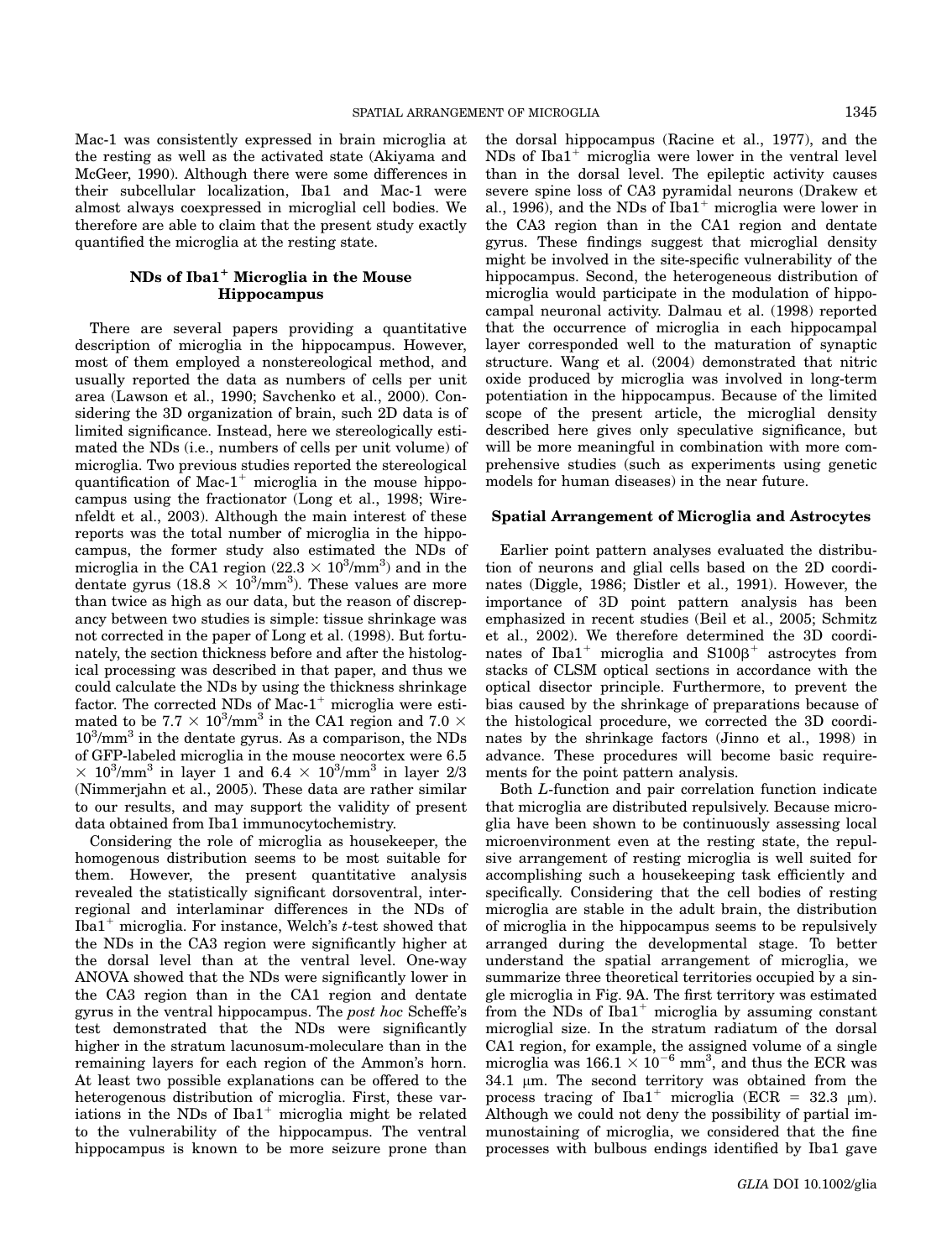

Fig. 9. Schematic drawings of the spatial arrangement of microglia (A) and astrocytes (B). The data is obtained from the stratum radiatum of the CA1 area. A: Pairs of concentric circles represent three theoretical territories of a single microglia, i.e., the area occupied by Iba1<sup>+</sup> processes ( $x = 32.2 \mu m$ ), the assigned region calculated from the NDs ( $y = 34.1 \mu m$ ) and the region of repulsiveness defined by pair correlation = 34.1  $\mu$ m) and the region of repulsiveness defined by pair correlation function  $g(r)$  ( $z = 42 \mu$ m). The cells are tentatively contacted with the function  $g(r)$  ( $z = 42 \mu m$ ). The cells are tentatively contacted with the territories defined by  $g(r)$ , and there is a free space between neighbor-

ing microglia. B: Pairs of three concentric circles represent three theoretical territories of a single astrocyte, i.e., the area occupied by intra-<br>cellular labeling ( $x = 27.3 \mu m$ , Ogata and Kosaka, 2002), the assigned<br>region calculated from the NDs ( $y = 23.7 \mu m$ . Ogata and Kosaka, 2002) region calculated from the NDs ( $y = 23.7 \mu$ m, Ogata and Kosaka, 2002)<br>and the region of repulsiveness defined by  $g(r)$  ( $z = 24 \mu$ m). The cells<br>are contacted with the territories defined by  $g(r)$  same as earlier and are contacted with the territories defined by  $g(r)$  same as earlier, and an overlapping area (shaded) appears. Scale bar:  $B = 20 \mu m$  (applies to A and B).

proof of their practically perfect visualization. The third territory was extrapolated from the point pattern analysis: the region of repulsiveness defined by  $g(r)$  was considerably large, about  $42 \mu m$  (Fig. 8D). These findings indicate that microglia are not touching each other with their processes, because the cells are packed in a sphere defined by  $g(r)$ . Considering that microglial processes survey the extracellular space in a seemingly random fashion, and not always screen whole area of its territory (see Fig. 1A of Nimmerjahn et al., 2005), such processfree space at a certain instant might be reasonable.

As for the spatial arrangement of astrocytes, earlier point pattern analyses have reported their repulsive distribution based on the estimation of nearest neighbor distance distribution function (Distler et al., 1991, 1993). These studies postulated the idea of contact spacing (Chan-Ling and Stone, 1991): close contact of the astrocyte processes resulted in the repulsion between the somata of neighbors. With this clue to go on, recent studies demonstrated the domain formation of astrocytes (Bushong et al., 2002; Ogata and Kosaka, 2002; Wilhelmsson et al., 2006). In the present study, we also found the slightly repulsive distribution of  $S100\beta^+$  astrocytes employing the L-function and the pair correlation function. In addition, we suggest three theoretical territories occupied by a single astrocyte in combination with our previous report (Ogata and Kosaka, 2002) and the present data (Fig. 9B). In the stratum radiatum of the dorsal CA1 region, for instance, the ECR of astrocytes calculated from the NDs was  $23.7 \mu m$ , whereas that defined by the intracellular labeling was  $27.3 \mu m$  [Ogata and Kosaka (2002) mistakenly used ''diameter'' instead of ''radius'' in the legend of Table 2]. Because ECR assigned by the ND was smaller than that estimated from the process tracing, substantial interdigitation between neighboring astrocytes was advocated by Ogata and Kosaka (2002). What has to be noticed here is that the region of repulsiveness defined by  $g(r)$  was about  $24 \mu m$  (Fig. 8E), which was also smaller than ECR defined by intracellular labeling. These findings might indicate the existence of overlapping areas of astrocyte territories and support the idea concerning interdigitation between repulsively allocated neighboring astrocytes. Interestingly, a recent study (Bushong et al., 2004) has reported that developing astrocytes are not repulsed by contact with homotypic processes. Bushong et al. (2004) indicated that domain formation was largely the consequence of competition between astrocyte processes. We therefore suggest that there might be distinct mechanisms regulating the formation of astrocyte territories and the repulsive localization of cell bodies.

Earlier studies have reported the interaction of microglia and astrocytes through various factors, but the detailed mechanisms have not yet been established. In this study, we encountered the close apposition between these two types of glial cells via somata and processes. Furthermore, the Monte Carlo rank test using the Lfunction for Poisson processes indicate that a significant attraction between microglia and astrocytes occurred in the strata oriens, pyramidale and radiatum of the CA1 region. Although further analysis will be required, the present findings provide a key to understand the interrelationship between astrocytes and microglia.

# ACKNOWLEDGMENTS

The authors are grateful to Dr. Eric Bushong for his critical reading and grammatical corrections. We also thank Miss C. Goto for her secretarial assistance.

## REFERENCES

Akiyama H, McGeer PL. 1990. Brain microglia constitutively express b-2 integrins. J Neuroimmunol 30:81–93.

Aloisi F. 2001. Immune function of microglia. Glia 36:165–179.